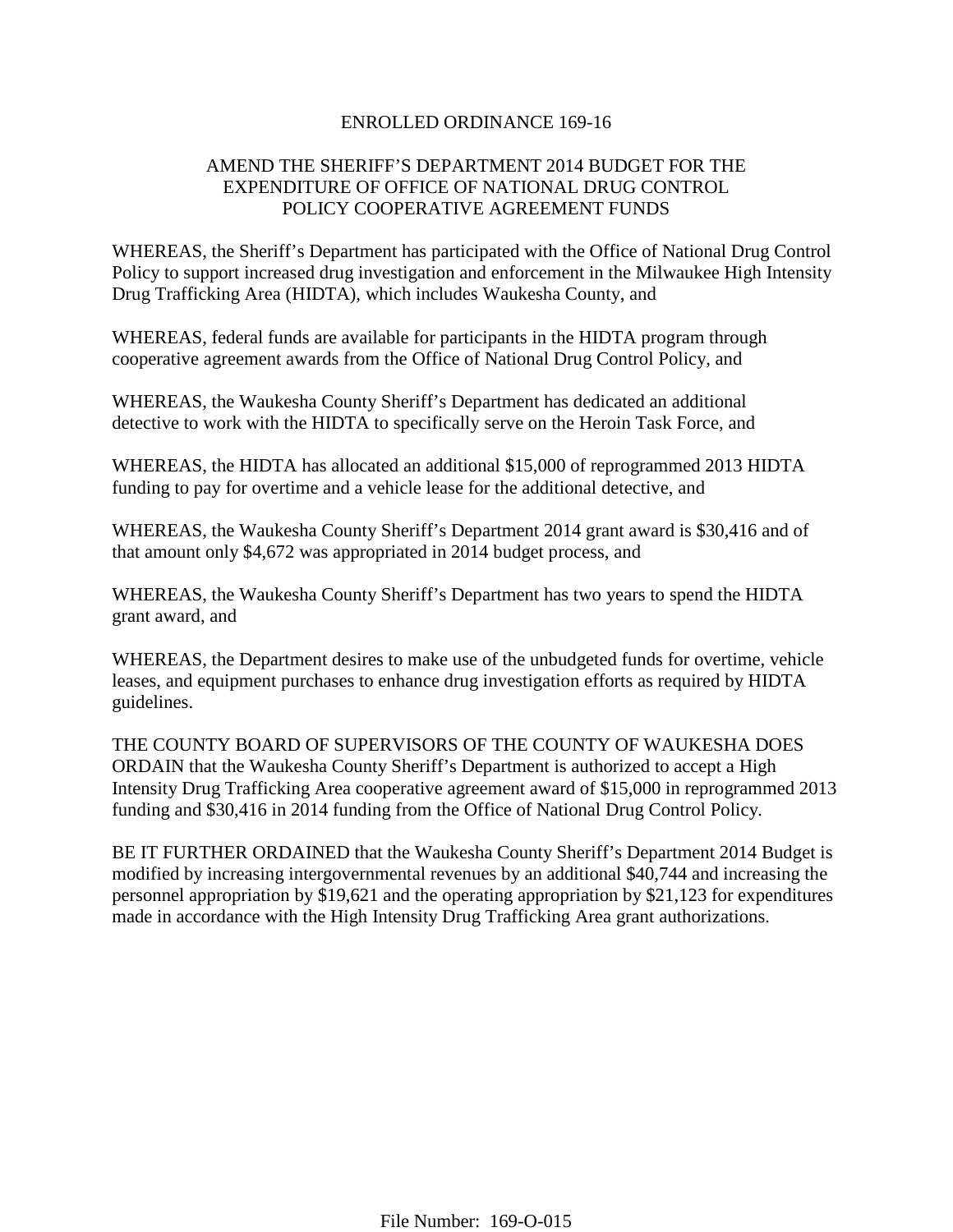#### FISCAL NOTE

#### AMEND THE SHERIFF'S DEPARTMENT 2014 BUDGET FOR THE EXPENDITURE OF OFFICE OF NATIONAL DRUG CONTROL POLICY COOPERATIVE AGREEMENT FUNDS

This ordinance allows the Sheriff's Department to accept the Office of National Drug Control Policy cooperative agreement award funds totaling \$45,416. The 2014 Adopted Budget included \$4,672 of HIDTA grant funds. This ordinance further authorizes the Sheriff's Department to appropriate \$40,744 of non-appropriated cooperative funds in the 2014 Budget bringing the total budgeted HIDTA funds to \$45,416.

According to the Sheriff's Department, the funds are planned to be used to purchase the items noted in the chart below.

| Item                          | Description                                               | Amount   |  |  |
|-------------------------------|-----------------------------------------------------------|----------|--|--|
| Overtime and corresponding    | Provides 327 hours of detective overtime for the          |          |  |  |
| benefits                      | investigation of HIDTA related cases.                     |          |  |  |
| <b>Vehicle Leases</b>         | Provides for a vehicle lease for the additional detective |          |  |  |
|                               | assigned to the heroin task force.                        |          |  |  |
| <b>Surveillance Equipment</b> | The Department is requesting to purchase surveillance     | \$12,635 |  |  |
|                               | and recording equipment to assist with the                |          |  |  |
|                               | investigation of HIDTA related cases.                     |          |  |  |
| Maintenance Agreement         | Pays for the Cellbrite software licensing and money       | \$3,500  |  |  |
|                               | counter maintenance agreement as these items are          |          |  |  |
|                               | used in the investigation of HIDTA related cases.         |          |  |  |
|                               |                                                           | \$40,744 |  |  |

These purchases support the investigation and enforcement activities in the Milwaukee High Intensity Drug Trafficking Area (HIDTA) which includes Waukesha County. The equipment identified will not be added to an equipment replacement plan and any future replacement will not be levy-funded.

Linda Withouski

Linda G. Witkowski Budget Manager 4/28/2014 BAJ# 2014-00003369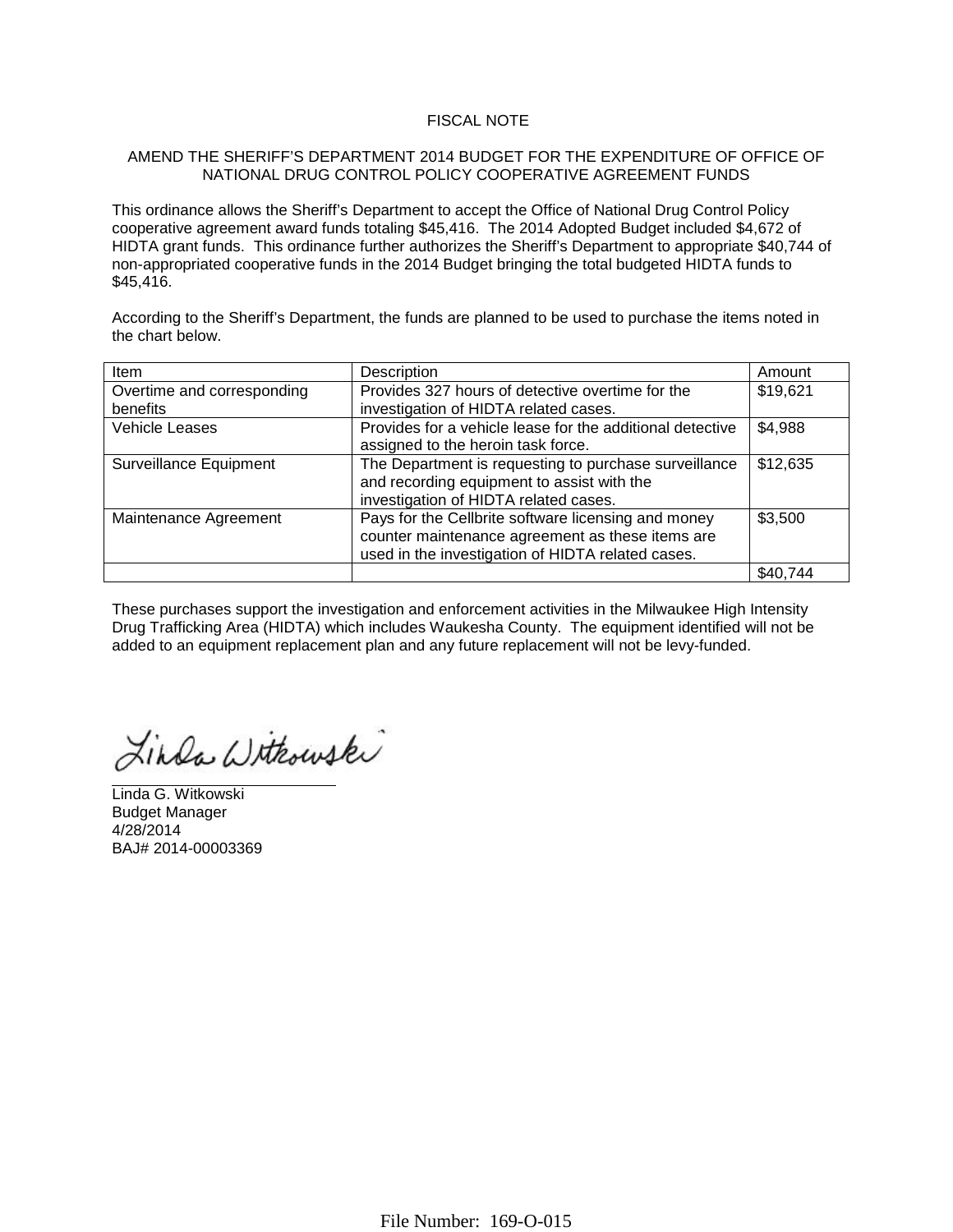## AMEND THE SHERIFF'S DEPARTMENT 2014 BUDGET FOR THE EXPENDITURE OF OFFICE OF NATIONAL DRUG CONTROL POLICY COOPERATIVE AGREEMENT FUNDS

Approved By: Judiciary & Law Enforcement Committee

Peter M. Wolff, Chair

Jim Batzko

Janel Brandtjen

Mchael A. Crowely

<u>u mmune</u> Cathleen M. Cummings

kobert L. Kolb

Carl Pettis

Approved By: **Finance Committee** 

 $\sim$ 

James A. Heinrich, Chair

Eric Highum

Richard Morris

Larry Nelson

nane E. Paulson

**Steve Whittow** 

William J./Zaborowski

The foregoing legislation adopted by the County Board of Supervisors of Waukesha County, Wisconsin, was presented to the County Executive on:

Date: Katkleen Novack, County Clerk

The foregoing legislation adopted by the County Board of Supervisors of Waukesha County, Wisconsin, is hereby:

Approved: Vetoed:

Date:

Daniel P. Vrakas, County Executive

169-O-015